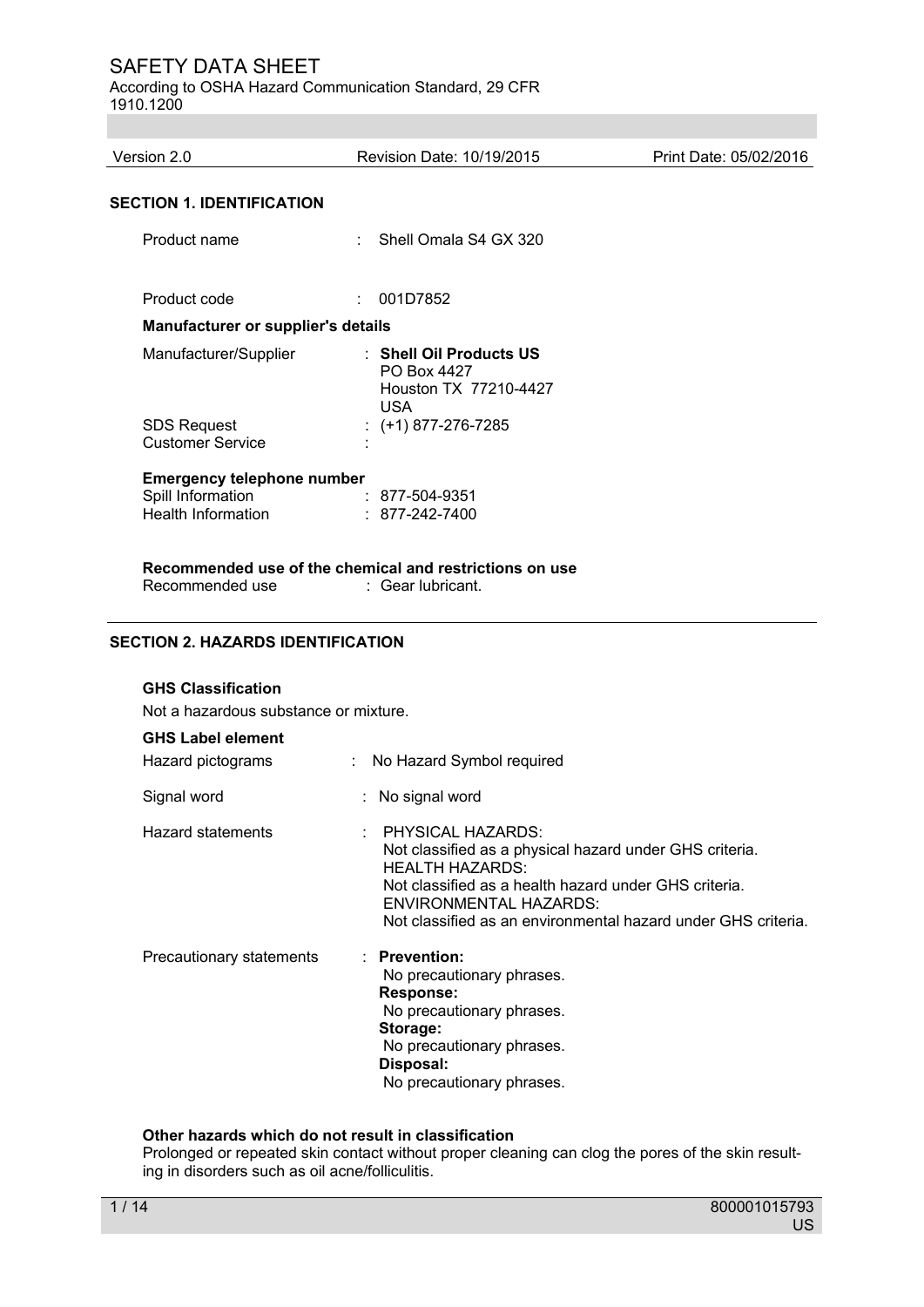According to OSHA Hazard Communication Standard, 29 CFR 1910.1200

Version 2.0 Revision Date: 10/19/2015 Print Date: 05/02/2016

Used oil may contain harmful impurities. Not classified as flammable but will burn.

The classification of this material is based on OSHA HCS 2012 criteria.

Under normal conditions of use or in a foreseeable emergency, this product does not meet the definition of a hazardous chemical when evaluated according to the OSHA Hazard Communication Standard, 29 CFR 1910.1200.

#### **SECTION 3. COMPOSITION/INFORMATION ON INGREDIENTS**

Chemical nature : Blend of polyolefins and additives.

**Hazardous components**  No hazardous ingredients

#### **SECTION 4. FIRST-AID MEASURES**

| General advice                                                    | : Not expected to be a health hazard when used under normal<br>conditions.                                                                                                                  |
|-------------------------------------------------------------------|---------------------------------------------------------------------------------------------------------------------------------------------------------------------------------------------|
| If inhaled                                                        | : No treatment necessary under normal conditions of use.<br>If symptoms persist, obtain medical advice.                                                                                     |
| In case of skin contact                                           | : Remove contaminated clothing. Flush exposed area with wa-<br>ter and follow by washing with soap if available.<br>If persistent irritation occurs, obtain medical attention.              |
| In case of eye contact                                            | : Flush eye with copious quantities of water.<br>If persistent irritation occurs, obtain medical attention.                                                                                 |
| If swallowed                                                      | : In general no treatment is necessary unless large quantities<br>are swallowed, however, get medical advice.                                                                               |
| Most important symptoms<br>and effects, both acute and<br>delayed | : Oil acne/folliculitis signs and symptoms may include formation<br>of black pustules and spots on the skin of exposed areas.<br>Ingestion may result in nausea, vomiting and/or diarrhoea. |
| Protection of first-aiders                                        | : When administering first aid, ensure that you are wearing the<br>appropriate personal protective equipment according to the<br>incident, injury and surroundings.                         |
| Immediate medical attention,<br>special treatment                 | : Treat symptomatically.                                                                                                                                                                    |

#### **SECTION 5. FIRE-FIGHTING MEASURES**

| Suitable extinguishing media | : Foam, water spray or fog. Dry chemical powder, carbon diox-<br>ide, sand or earth may be used for small fires only. |
|------------------------------|-----------------------------------------------------------------------------------------------------------------------|
| Unsuitable extinguishing     | $\therefore$ Do not use water in a jet.                                                                               |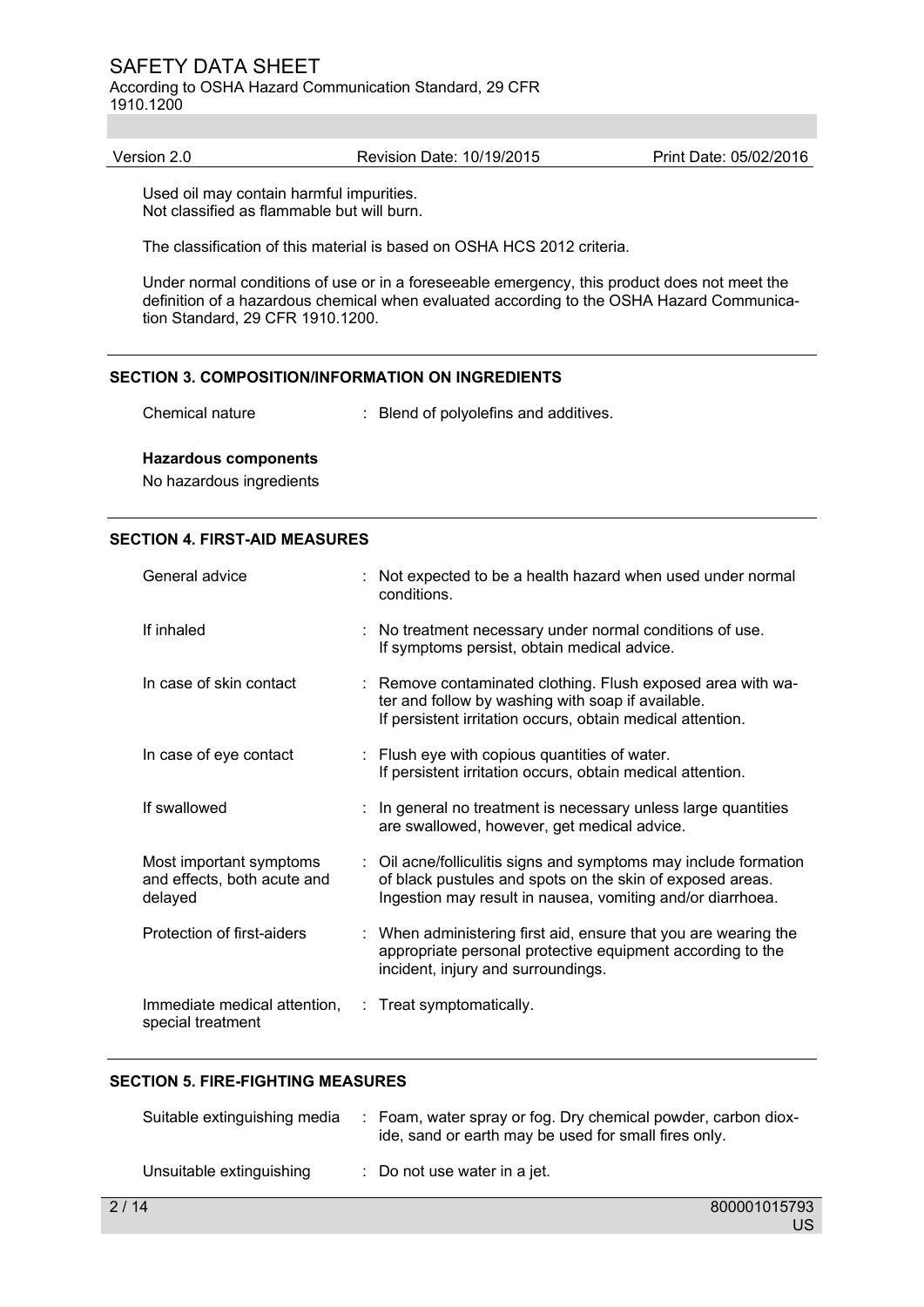According to OSHA Hazard Communication Standard, 29 CFR 1910.1200

| Version 2.0                                      | Revision Date: 10/19/2015                                                                                                                                                                                                                                                                                                                                               | Print Date: 05/02/2016 |
|--------------------------------------------------|-------------------------------------------------------------------------------------------------------------------------------------------------------------------------------------------------------------------------------------------------------------------------------------------------------------------------------------------------------------------------|------------------------|
| media                                            |                                                                                                                                                                                                                                                                                                                                                                         |                        |
| Specific hazards during fire-<br>fighting        | : Hazardous combustion products may include:<br>A complex mixture of airborne solid and liquid particulates and<br>gases (smoke).<br>Carbon monoxide may be evolved if incomplete combustion<br>occurs.<br>Unidentified organic and inorganic compounds.                                                                                                                |                        |
| Specific extinguishing meth-<br>ods              | : Use extinguishing measures that are appropriate to local cir-<br>cumstances and the surrounding environment.                                                                                                                                                                                                                                                          |                        |
| Special protective equipment<br>for firefighters | Proper protective equipment including chemical resistant<br>gloves are to be worn; chemical resistant suit is indicated if<br>large contact with spilled product is expected. Self-Contained<br>Breathing Apparatus must be worn when approaching a fire in<br>a confined space. Select fire fighter's clothing approved to<br>relevant Standards (e.g. Europe: EN469). |                        |

## **SECTION 6. ACCIDENTAL RELEASE MEASURES**

| tive equipment and emer-<br>gency procedures             | Personal precautions, protec- : Avoid contact with skin and eyes.                                                                                                                                                                                                                                                          |
|----------------------------------------------------------|----------------------------------------------------------------------------------------------------------------------------------------------------------------------------------------------------------------------------------------------------------------------------------------------------------------------------|
| Environmental precautions                                | : Use appropriate containment to avoid environmental contami-<br>nation. Prevent from spreading or entering drains, ditches or<br>rivers by using sand, earth, or other appropriate barriers.                                                                                                                              |
|                                                          | Local authorities should be advised if significant spillages<br>cannot be contained.                                                                                                                                                                                                                                       |
| Methods and materials for<br>containment and cleaning up | Slippery when spilt. Avoid accidents, clean up immediately.<br>Prevent from spreading by making a barrier with sand, earth<br>or other containment material.<br>Reclaim liquid directly or in an absorbent.<br>Soak up residue with an absorbent such as clay, sand or other<br>suitable material and dispose of properly. |
| Additional advice                                        | : For guidance on selection of personal protective equipment<br>see Chapter 8 of this Safety Data Sheet.<br>For guidance on disposal of spilled material see Chapter 13 of<br>this Safety Data Sheet.                                                                                                                      |

#### **SECTION 7. HANDLING AND STORAGE**

| <b>Technical measures</b> | : Use local exhaust ventilation if there is risk of inhalation of<br>vapours, mists or aerosols.<br>Use the information in this data sheet as input to a risk as-<br>sessment of local circumstances to help determine appropri-<br>ate controls for safe handling, storage and disposal of this |
|---------------------------|--------------------------------------------------------------------------------------------------------------------------------------------------------------------------------------------------------------------------------------------------------------------------------------------------|
| 3/14                      | 800001015793                                                                                                                                                                                                                                                                                     |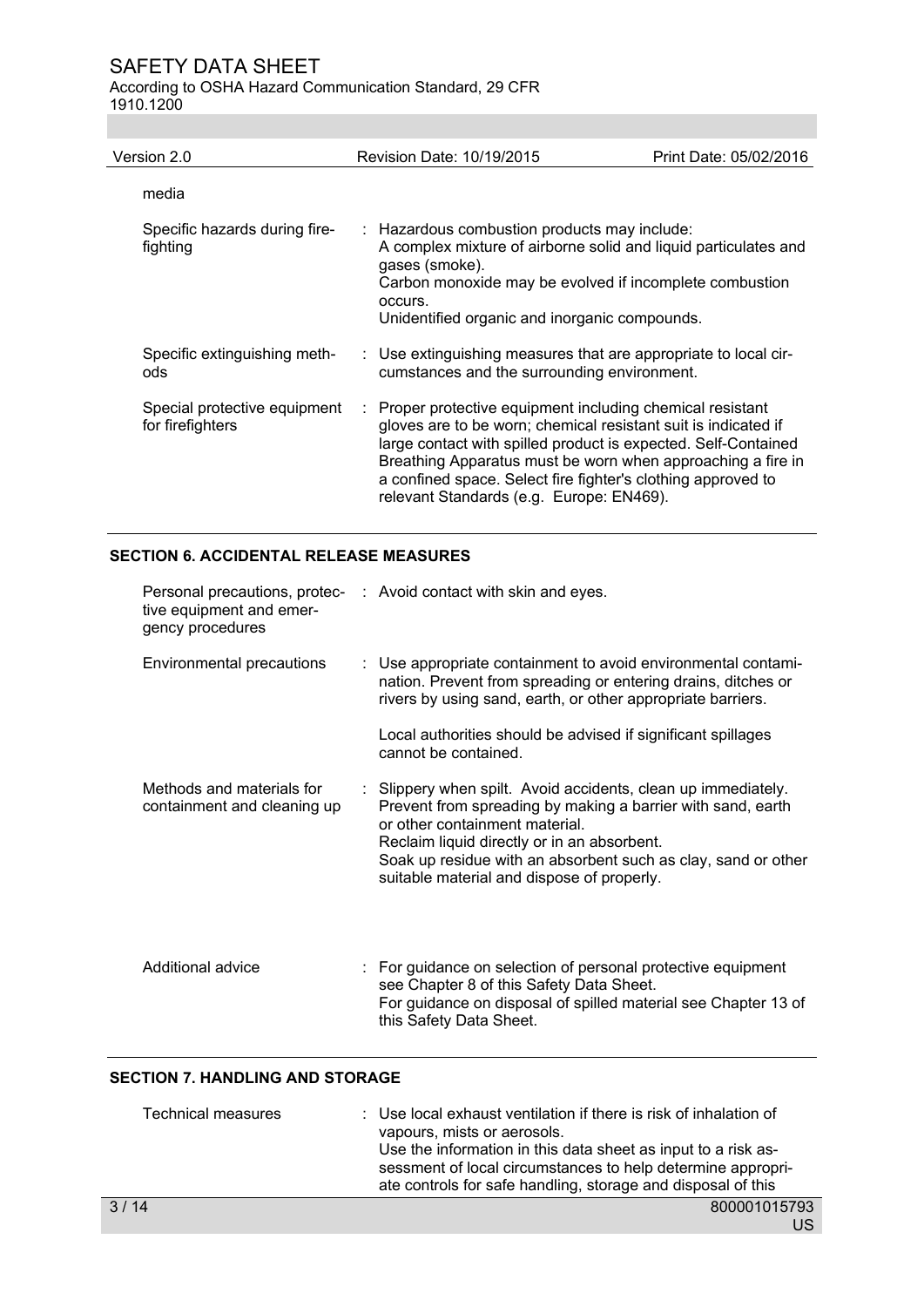According to OSHA Hazard Communication Standard, 29 CFR 1910.1200

| Version 2.0                   | Revision Date: 10/19/2015                                                                                                                                                                                          | Print Date: 05/02/2016 |
|-------------------------------|--------------------------------------------------------------------------------------------------------------------------------------------------------------------------------------------------------------------|------------------------|
| Precautions for safe handling | material.<br>Avoid prolonged or repeated contact with skin.<br>Avoid inhaling vapour and/or mists.                                                                                                                 |                        |
|                               | When handling product in drums, safety footwear should be<br>worn and proper handling equipment should be used.<br>Properly dispose of any contaminated rags or cleaning mate-<br>rials in order to prevent fires. |                        |
| Avoidance of contact          | Strong oxidising agents.                                                                                                                                                                                           |                        |
| <b>Product Transfer</b>       | : This material has the potential to be a static accumulator.<br>Proper grounding and bonding procedures should be used<br>during all bulk transfer operations.                                                    |                        |
| <b>Storage</b>                |                                                                                                                                                                                                                    |                        |
| Other data                    | : Keep container tightly closed and in a cool, well-ventilated<br>place.<br>Use properly labeled and closable containers.                                                                                          |                        |
|                               | Store at ambient temperature.                                                                                                                                                                                      |                        |
| Packaging material            | : Suitable material: For containers or container linings, use mild<br>steel or high density polyethylene.<br>Unsuitable material: PVC.                                                                             |                        |
| <b>Container Advice</b>       | : Polyethylene containers should not be exposed to high tem-<br>peratures because of possible risk of distortion.                                                                                                  |                        |

#### **SECTION 8. EXPOSURE CONTROLS AND PERSONAL PROTECTION**

#### **Components with workplace control parameters**

Contains no substances with occupational exposure limit values.

#### **Biological occupational exposure limits**

## No biological limit allocated.

## **Monitoring Methods**

Monitoring of the concentration of substances in the breathing zone of workers or in the general workplace may be required to confirm compliance with an OEL and adequacy of exposure controls. For some substances biological monitoring may also be appropriate.

Validated exposure measurement methods should be applied by a competent person and samples analysed by an accredited laboratory.

Examples of sources of recommended exposure measurement methods are given below or contact the supplier. Further national methods may be available.

National Institute of Occupational Safety and Health (NIOSH), USA: Manual of Analytical Methods http://www.cdc.gov/niosh/

Occupational Safety and Health Administration (OSHA), USA: Sampling and Analytical Methods http://www.osha.gov/

Health and Safety Executive (HSE), UK: Methods for the Determination of Hazardous Substances http://www.hse.gov.uk/

Institut für Arbeitsschutz Deutschen Gesetzlichen Unfallversicherung (IFA) , Germany http://www.dguv.de/inhalt/index.jsp

L'Institut National de Recherche et de Securité, (INRS), France http://www.inrs.fr/accueil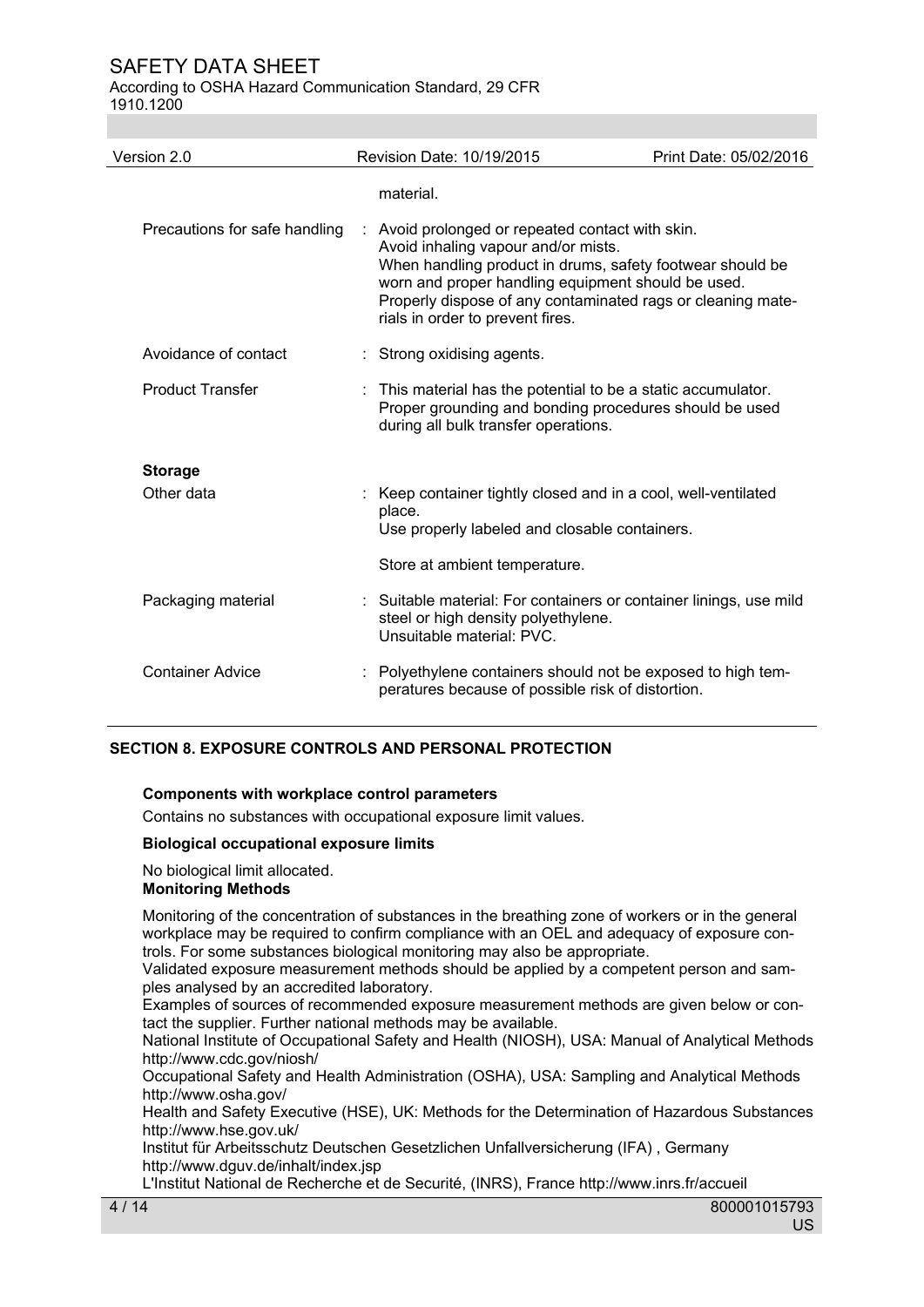According to OSHA Hazard Communication Standard, 29 CFR 1910.1200

| Version 2.0                       | Revision Date: 10/19/2015                                                                                                                                                                                                                                                                                                                                                                                                                                                                                                                                                                                                                                                                                                                                                                                                                                                                                   | Print Date: 05/02/2016 |
|-----------------------------------|-------------------------------------------------------------------------------------------------------------------------------------------------------------------------------------------------------------------------------------------------------------------------------------------------------------------------------------------------------------------------------------------------------------------------------------------------------------------------------------------------------------------------------------------------------------------------------------------------------------------------------------------------------------------------------------------------------------------------------------------------------------------------------------------------------------------------------------------------------------------------------------------------------------|------------------------|
| <b>Engineering measures</b>       | The level of protection and types of controls necessary will<br>vary depending upon potential exposure conditions. Select<br>controls based on a risk assessment of local circumstances.<br>Appropriate measures include:<br>Adequate ventilation to control airborne concentrations.                                                                                                                                                                                                                                                                                                                                                                                                                                                                                                                                                                                                                       |                        |
|                                   | Where material is heated, sprayed or mist formed, there is<br>greater potential for airborne concentrations to be generated.                                                                                                                                                                                                                                                                                                                                                                                                                                                                                                                                                                                                                                                                                                                                                                                |                        |
|                                   | General Information:<br>Define procedures for safe handling and maintenance of<br>controls.<br>Educate and train workers in the hazards and control<br>measures relevant to normal activities associated with this<br>product.<br>Ensure appropriate selection, testing and maintenance of<br>equipment used to control exposure, e.g. personal protective<br>equipment, local exhaust ventilation.<br>Drain down system prior to equipment break-in or mainte-<br>nance.<br>Retain drain downs in sealed storage pending disposal or<br>subsequent recycle.<br>Always observe good personal hygiene measures, such as<br>washing hands after handling the material and before eating,<br>drinking, and/or smoking. Routinely wash work clothing and<br>protective equipment to remove contaminants. Discard con-<br>taminated clothing and footwear that cannot be cleaned.<br>Practice good housekeeping. |                        |
| Personal protective equipment     |                                                                                                                                                                                                                                                                                                                                                                                                                                                                                                                                                                                                                                                                                                                                                                                                                                                                                                             |                        |
| Respiratory protection            | No respiratory protection is ordinarily required under normal<br>conditions of use.<br>In accordance with good industrial hygiene practices, precau-<br>tions should be taken to avoid breathing of material.<br>If engineering controls do not maintain airborne concentra-<br>tions to a level which is adequate to protect worker health,<br>select respiratory protection equipment suitable for the spe-<br>cific conditions of use and meeting relevant legislation.<br>Check with respiratory protective equipment suppliers.<br>Where air-filtering respirators are suitable, select an appro-<br>priate combination of mask and filter.<br>Select a filter suitable for the combination of organic gases<br>and vapours [Type A/Type P boiling point >65°C (149°F)].                                                                                                                               |                        |
| Hand protection<br><b>Remarks</b> | Where hand contact with the product may occur the use of<br>gloves approved to relevant standards (e.g. Europe: EN374,<br>US: F739) made from the following materials may provide<br>suitable chemical protection. PVC, neoprene or nitrile rubber<br>gloves Suitability and durability of a glove is dependent on<br>usage, e.g. frequency and duration of contact, chemical re-<br>sistance of glove material, dexterity. Always seek advice from<br>glove suppliers. Contaminated gloves should be replaced.<br>Personal hygiene is a key element of effective hand care.                                                                                                                                                                                                                                                                                                                                |                        |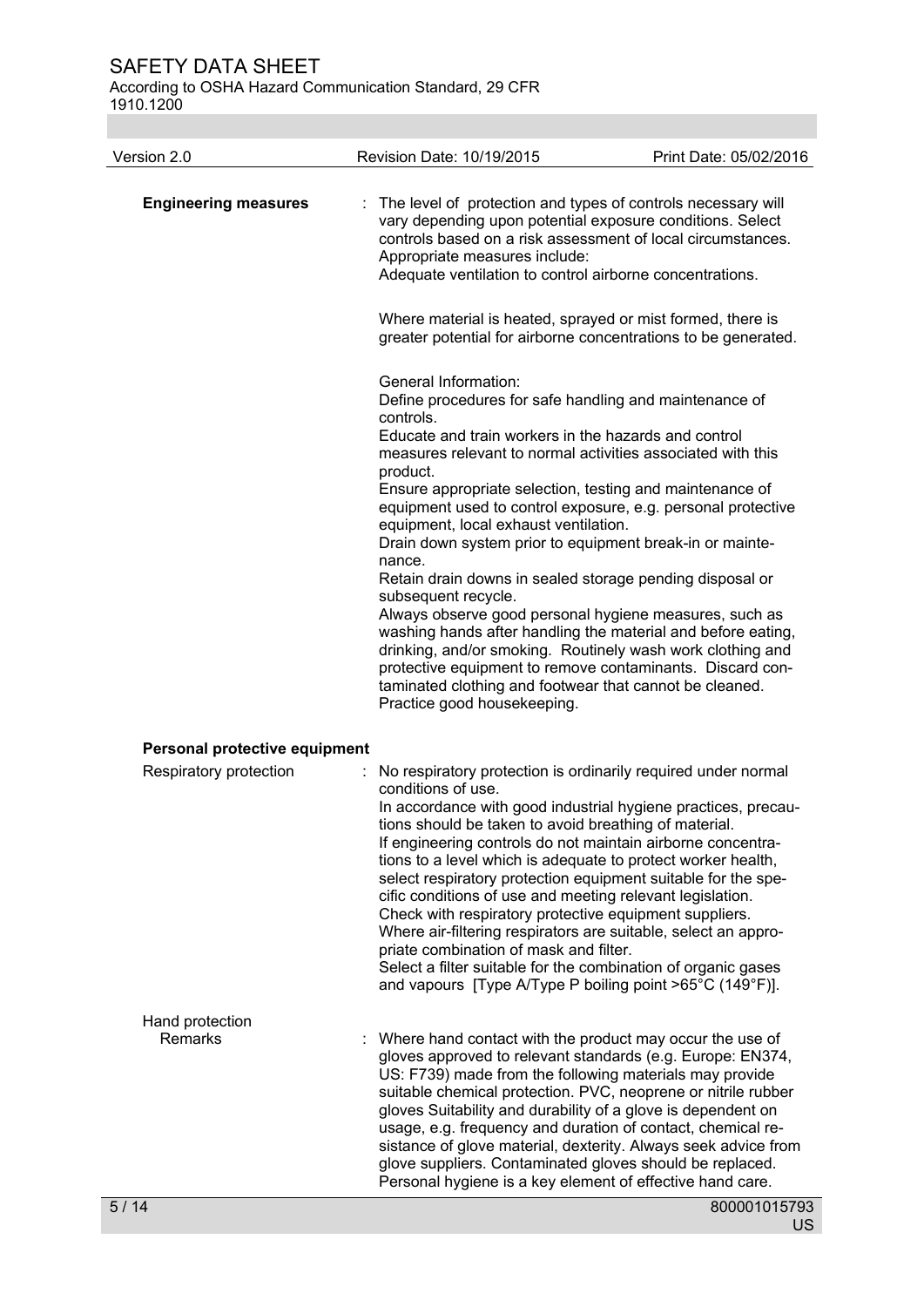According to OSHA Hazard Communication Standard, 29 CFR 1910.1200

| Version 2.0                            | Revision Date: 10/19/2015                                                                                                                                                                                                                                                                                                                                                                                                                                            | Print Date: 05/02/2016                                                                                                                                                                                                                                                                                                                                                                                                                              |
|----------------------------------------|----------------------------------------------------------------------------------------------------------------------------------------------------------------------------------------------------------------------------------------------------------------------------------------------------------------------------------------------------------------------------------------------------------------------------------------------------------------------|-----------------------------------------------------------------------------------------------------------------------------------------------------------------------------------------------------------------------------------------------------------------------------------------------------------------------------------------------------------------------------------------------------------------------------------------------------|
|                                        | Gloves must only be worn on clean hands. After using<br>cation of a non-perfumed moisturizer is recommended.<br>For continuous contact we recommend gloves with break-<br>480 minutes where suitable gloves can be identified. For<br>a good predictor of glove resistance to a chemical as it is<br>dependent on the exact composition of the glove material.<br>Glove thickness should be typically greater than 0.35 mm<br>depending on the glove make and model. | gloves, hands should be washed and dried thoroughly. Appli-<br>through time of more than 240 minutes with preference for ><br>short-term/splash protection we recommend the same, but<br>recognize that suitable gloves offering this level of protection<br>may not be available and in this case a lower breakthrough<br>time maybe acceptable so long as appropriate maintenance<br>and replacement regimes are followed. Glove thickness is not |
| Eye protection                         | protective eyewear is recommended.                                                                                                                                                                                                                                                                                                                                                                                                                                   | If material is handled such that it could be splashed into eyes,                                                                                                                                                                                                                                                                                                                                                                                    |
| Skin and body protection               | Skin protection is not ordinarily required beyond standard<br>work clothes.<br>It is good practice to wear chemical resistant gloves.                                                                                                                                                                                                                                                                                                                                |                                                                                                                                                                                                                                                                                                                                                                                                                                                     |
| Protective measures                    | : Personal protective equipment (PPE) should meet recom-<br>mended national standards. Check with PPE suppliers.                                                                                                                                                                                                                                                                                                                                                     |                                                                                                                                                                                                                                                                                                                                                                                                                                                     |
| <b>Environmental exposure controls</b> |                                                                                                                                                                                                                                                                                                                                                                                                                                                                      |                                                                                                                                                                                                                                                                                                                                                                                                                                                     |
| General advice                         | necessary, prevent undissolved material from being dis-<br>municipal or industrial waste water treatment plant before<br>discharge to surface water.<br>Local guidelines on emission limits for volatile substances<br>vapour.                                                                                                                                                                                                                                       | Take appropriate measures to fulfill the requirements of rele-<br>vant environmental protection legislation. Avoid contamination<br>of the environment by following advice given in Chapter 6. If<br>charged to waste water. Waste water should be treated in a<br>must be observed for the discharge of exhaust air containing                                                                                                                     |

| Appearance                                 | : Liquid at room temperature.                       |
|--------------------------------------------|-----------------------------------------------------|
| Colour                                     | amber                                               |
| Odour                                      | Slight hydrocarbon                                  |
| Odour Threshold                            | Data not available                                  |
| рH                                         | Not applicable                                      |
| pour point                                 | : $-42 \degree C$ / $-44 \degree$ FMethod: ISO 3016 |
| Initial boiling point and boiling<br>range | $\therefore$ > 280 °C / 536 °Festimated value(s)    |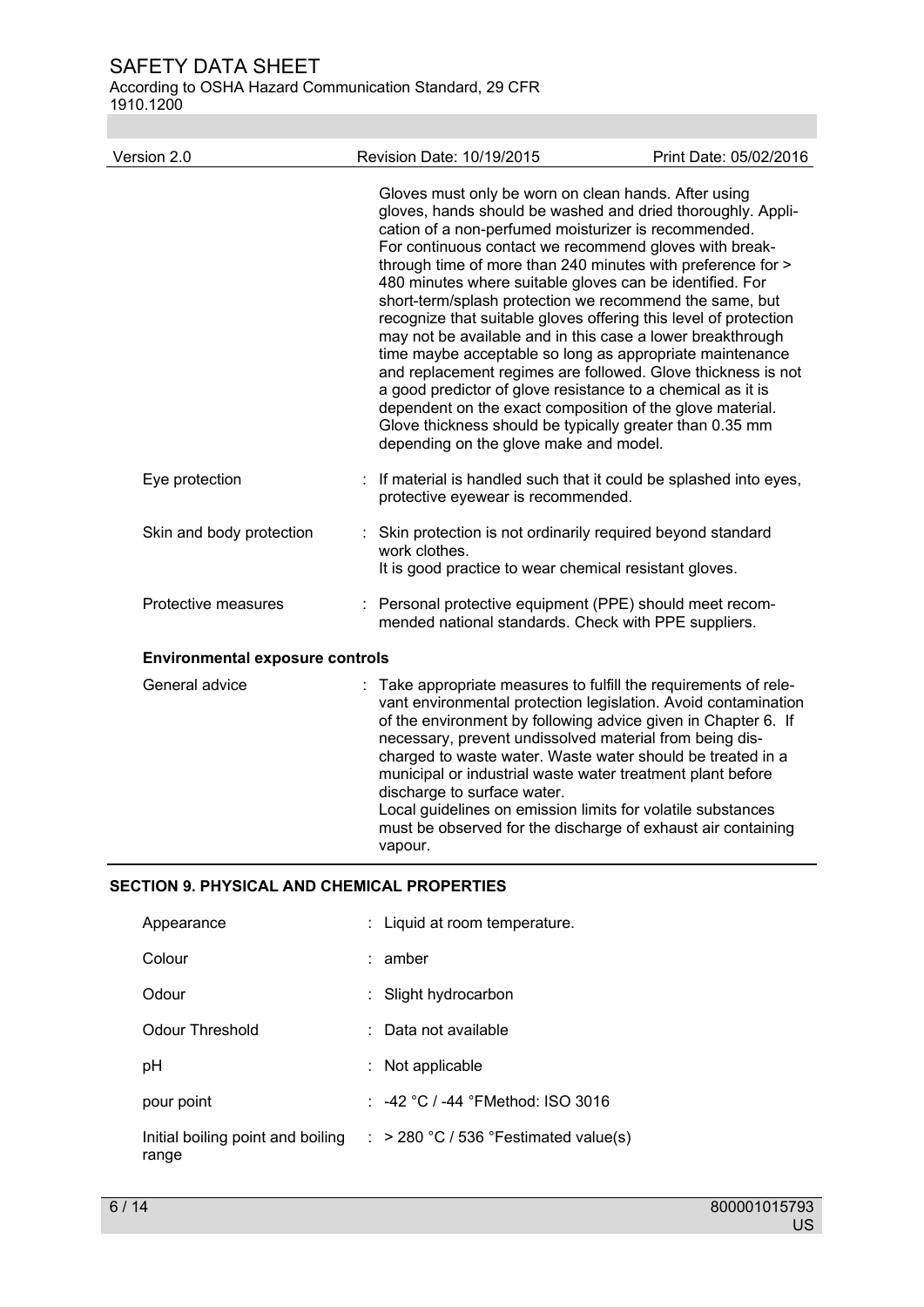According to OSHA Hazard Communication Standard, 29 CFR 1910.1200

| Version 2.0                                | Revision Date: 10/19/2015                                 | Print Date: 05/02/2016 |
|--------------------------------------------|-----------------------------------------------------------|------------------------|
| Flash point                                | : $252 °C / 486 °F$<br>Method: ISO 2592                   |                        |
| Evaporation rate                           | : Data not available                                      |                        |
| Flammability (solid, gas)                  | : Data not available                                      |                        |
| Upper explosion limit                      | : Typical 10 $\%$ (V)                                     |                        |
| Lower explosion limit                      | : Typical 1 %(V)                                          |                        |
| Vapour pressure                            | : < $0.5$ Pa (20 °C / 68 °F)<br>estimated value(s)        |                        |
| Relative vapour density                    | > 1estimated value(s)                                     |                        |
| Relative density                           | : $0.883$ (15 °C / 59 °F)                                 |                        |
| Density                                    | : 883 kg/m3 (15.0 °C / 59.0 °F)<br>Method: ISO 12185      |                        |
| Solubility(ies)<br>Water solubility        | : negligible                                              |                        |
| Solubility in other solvents               | Data not available<br>÷.                                  |                        |
| Partition coefficient: n-<br>octanol/water | $:$ Pow: $> 6$ (based on information on similar products) |                        |
| Auto-ignition temperature                  | ><br>320 °C / 608 °F                                      |                        |
| Viscosity<br>Viscosity, dynamic            | : Data not available                                      |                        |
| Viscosity, kinematic                       | : 335 mm2/s (40.0 °C / 104.0 °F)<br>Method: Unspecified   |                        |
|                                            | 40 mm2/s (100 °C / 212 °F)<br>Method: Unspecified         |                        |
| Conductivity                               | This material is not expected to be a static accumulator. |                        |
| Decomposition temperature                  | Data not available                                        |                        |
|                                            |                                                           |                        |

## **SECTION 10. STABILITY AND REACTIVITY**

| Reactivity | : The product does not pose any further reactivity hazards in<br>addition to those listed in the following sub-paragraph. |
|------------|---------------------------------------------------------------------------------------------------------------------------|
|            |                                                                                                                           |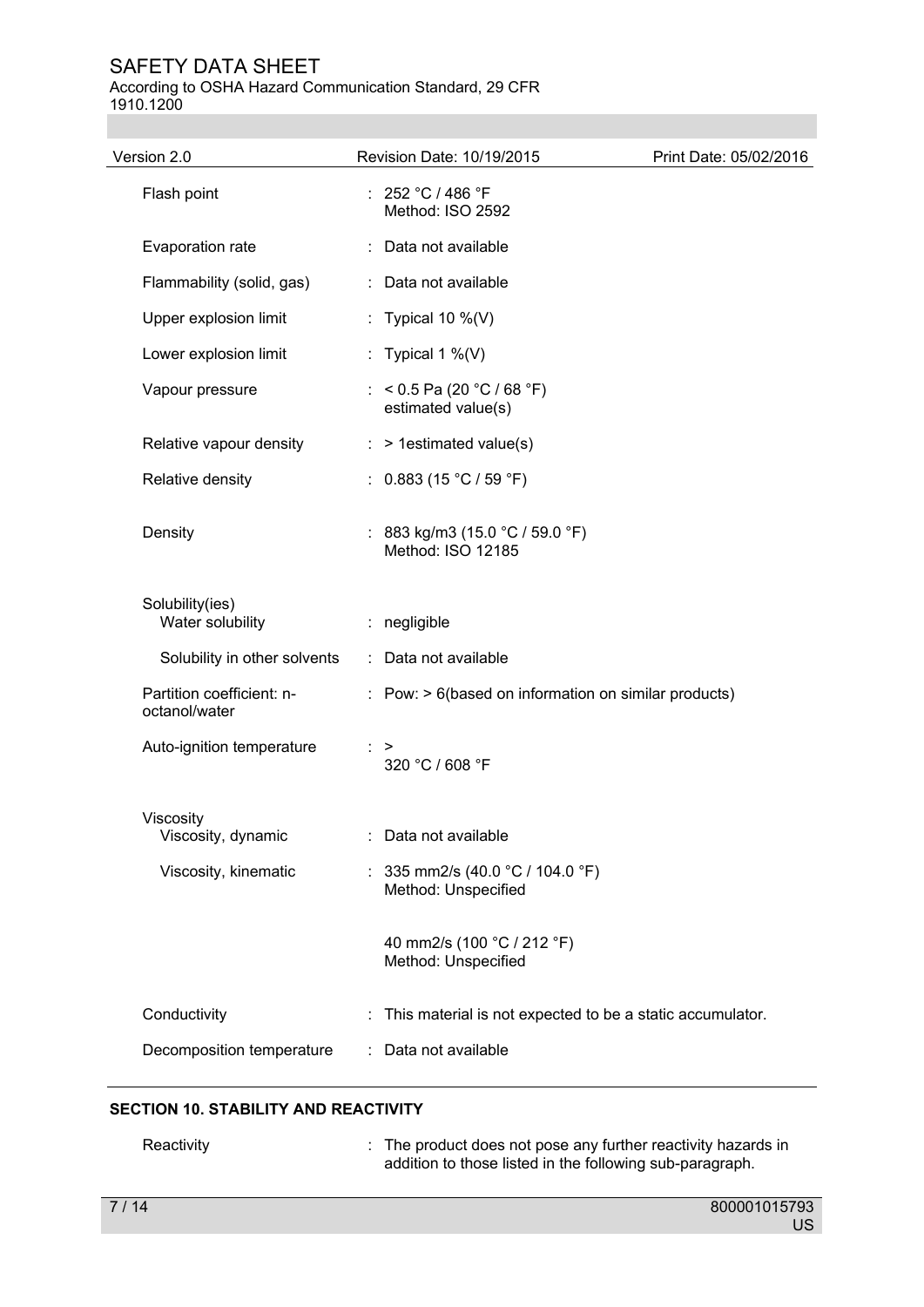According to OSHA Hazard Communication Standard, 29 CFR 1910.1200

| Version 2.0                             | Revision Date: 10/19/2015                                                             | Print Date: 05/02/2016 |
|-----------------------------------------|---------------------------------------------------------------------------------------|------------------------|
| Chemical stability                      | ∴ Stable.                                                                             |                        |
| Possibility of hazardous reac-<br>tions | : Reacts with strong oxidising agents.                                                |                        |
| Conditions to avoid                     | : Extremes of temperature and direct sunlight.                                        |                        |
| Incompatible materials                  | : Strong oxidising agents.                                                            |                        |
| Hazardous decomposition<br>products     | : Hazardous decomposition products are not expected to form<br>during normal storage. |                        |

#### **SECTION 11. TOXICOLOGICAL INFORMATION**

| Basis for assessment | : Information given is based on data on the components and      |
|----------------------|-----------------------------------------------------------------|
|                      | the toxicology of similar products. Unless indicated otherwise, |
|                      | the data presented is representative of the product as a        |
|                      | whole, rather than for individual component(s).                 |

#### **Information on likely routes of exposure**

Skin and eye contact are the primary routes of exposure although exposure may occur following accidental ingestion.

#### **Acute toxicity**

#### **Product:**

| Acute oral toxicity       | : LD50 (rat): $> 5,000$ mg/kg<br>Remarks: Expected to be of low toxicity:               |
|---------------------------|-----------------------------------------------------------------------------------------|
| Acute inhalation toxicity | : Remarks: Not considered to be an inhalation hazard under<br>normal conditions of use. |
| Acute dermal toxicity     | : LD50 (Rabbit): $> 5,000$ mg/kg<br>Remarks: Expected to be of low toxicity:            |

#### **Skin corrosion/irritation**

#### **Product:**

Remarks: Expected to be slightly irritating., Prolonged or repeated skin contact without proper cleaning can clog the pores of the skin resulting in disorders such as oil acne/folliculitis.

#### **Serious eye damage/eye irritation**

#### **Product:**

Remarks: Expected to be slightly irritating.

#### **Respiratory or skin sensitisation**

#### **Product:**

Remarks: Not expected to be a skin sensitiser.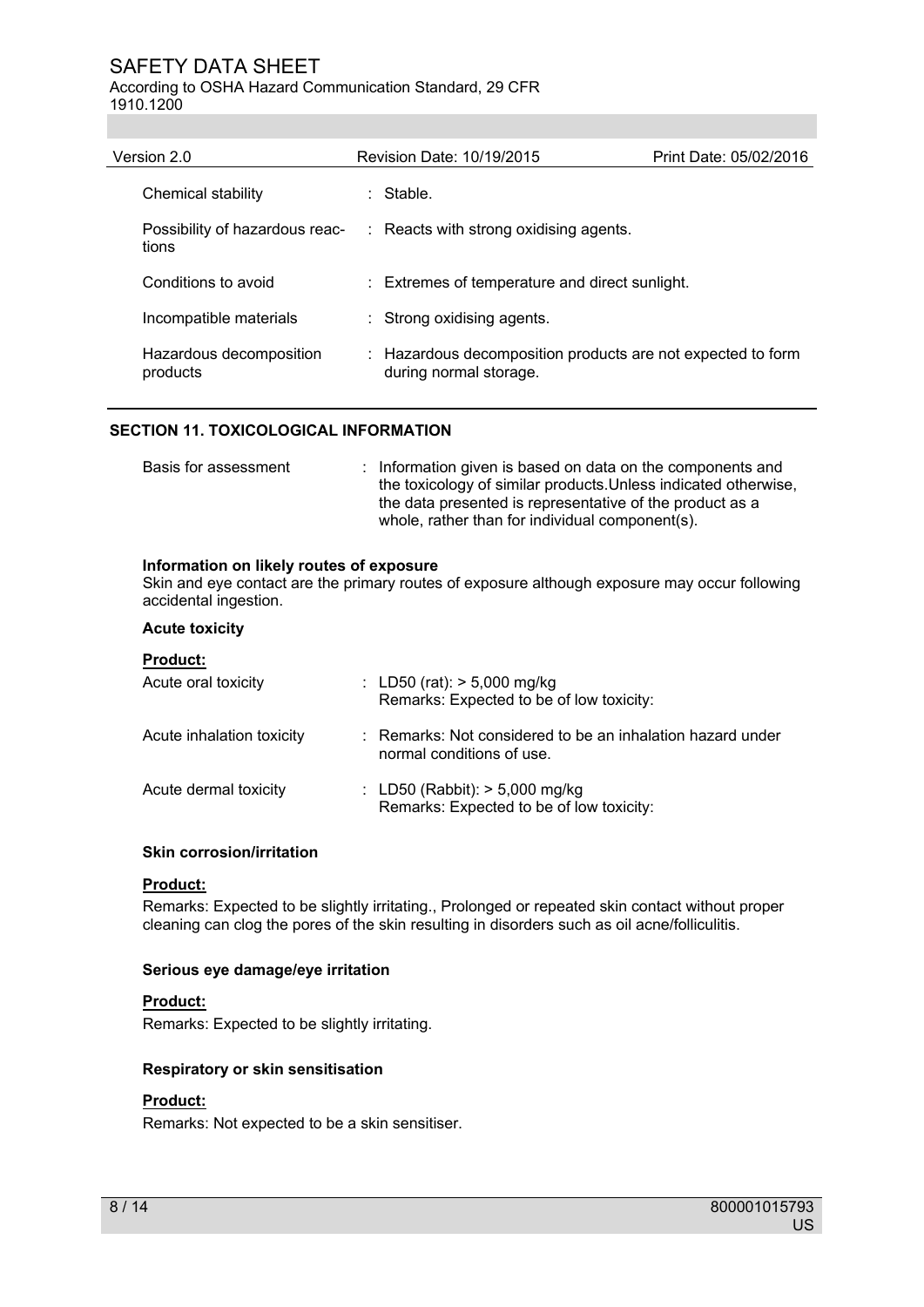According to OSHA Hazard Communication Standard, 29 CFR 1910.1200

Version 2.0 Revision Date: 10/19/2015 Print Date: 05/02/2016 **Germ cell mutagenicity Product:**  : Remarks: Not considered a mutagenic hazard. **Carcinogenicity Product:**  Remarks: Not expected to be carcinogenic. Remarks: Product contains mineral oils of types shown to be non-carcinogenic in animal skinpainting studies., Highly refined mineral oils are not classified as carcinogenic by the International Agency for Research on Cancer (IARC). **IARC** No component of this product present at levels greater than or equal to 0.1% is identified as probable, possible or confirmed human carcinogen by IARC. **ACGIH** No component of this product present at levels greater than or equal to 0.1% is identified as a carcinogen or potential carcinogen by ACGIH. **OSHA** No component of this product present at levels greater than or equal to 0.1% is identified as a carcinogen or potential carcinogen by OSHA. **NTP** No component of this product present at levels greater than or equal to 0.1% is identified as a known or anticipated carcinogen by NTP. **Reproductive toxicity** 

#### **Product:**

Remarks: Not expected to impair fertility., Not expected to be a developmental toxicant.

#### **STOT - single exposure**

the control of the control of the control of

#### **Product:**

Remarks: Not expected to be a hazard.

#### **STOT - repeated exposure**

#### **Product:**

Remarks: Not expected to be a hazard.

#### **Aspiration toxicity**

#### **Product:**

Not considered an aspiration hazard.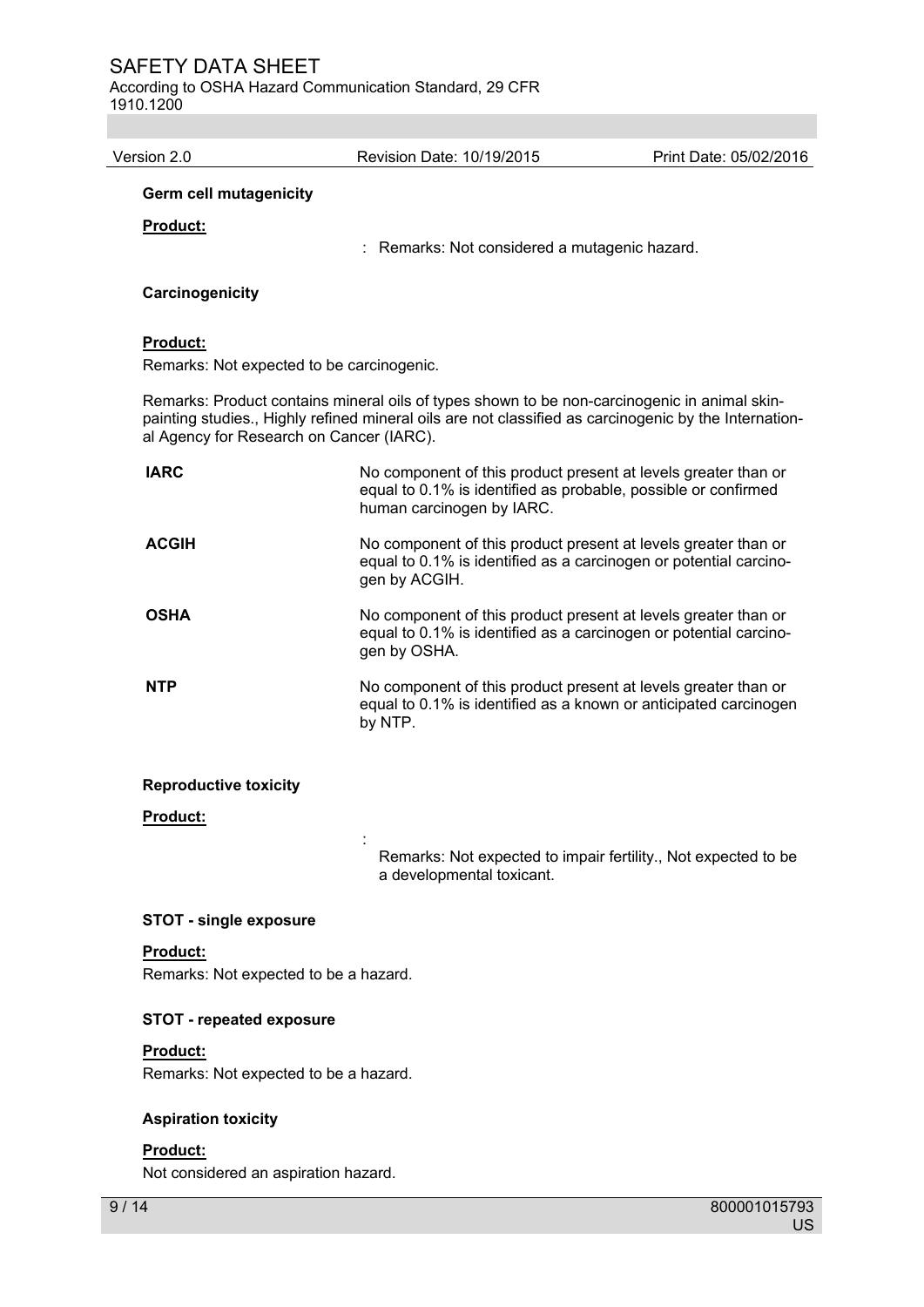According to OSHA Hazard Communication Standard, 29 CFR 1910.1200

Version 2.0 Revision Date: 10/19/2015 Print Date: 05/02/2016

#### **Further information**

# **Product:**

Remarks: Used oils may contain harmful impurities that have accumulated during use. The concentration of such impurities will depend on use and they may present risks to health and the environment on disposal., ALL used oil should be handled with caution and skin contact avoided as far as possible.

Remarks: Slightly irritating to respiratory system.

#### **SECTION 12. ECOLOGICAL INFORMATION**

| Basis for assessment                                                           | Ecotoxicological data have not been determined specifically<br>for this product.<br>Information given is based on a knowledge of the components<br>and the ecotoxicology of similar products.<br>Unless indicated otherwise, the data presented is representa-<br>tive of the product as a whole, rather than for individual com-<br>ponent(s).(LL/EL/IL50 expressed as the nominal amount of<br>product required to prepare aqueous test extract). |
|--------------------------------------------------------------------------------|-----------------------------------------------------------------------------------------------------------------------------------------------------------------------------------------------------------------------------------------------------------------------------------------------------------------------------------------------------------------------------------------------------------------------------------------------------|
| <b>Ecotoxicity</b>                                                             |                                                                                                                                                                                                                                                                                                                                                                                                                                                     |
| <b>Product:</b><br>Toxicity to fish (Acute toxici-<br>ty)                      | Remarks: Expected to be practically non toxic:<br>LL/EL/IL50 > 100 mg/l                                                                                                                                                                                                                                                                                                                                                                             |
| Toxicity to daphnia and other<br>aquatic invertebrates (Acute<br>toxicity)     | Remarks: Expected to be practically non toxic:<br>LL/EL/IL50 > 100 mg/l                                                                                                                                                                                                                                                                                                                                                                             |
| Toxicity to algae (Acute tox-<br>icity)                                        | Remarks: Expected to be practically non toxic:<br>LL/EL/IL50 > 100 mg/l                                                                                                                                                                                                                                                                                                                                                                             |
| Toxicity to fish (Chronic tox-<br>icity)                                       | : Remarks: Data not available                                                                                                                                                                                                                                                                                                                                                                                                                       |
| Toxicity to daphnia and other<br>aquatic invertebrates (Chron-<br>ic toxicity) | Remarks: Data not available<br>÷.                                                                                                                                                                                                                                                                                                                                                                                                                   |
| Toxicity to bacteria (Acute<br>toxicity)                                       | : Remarks: Data not available                                                                                                                                                                                                                                                                                                                                                                                                                       |
| <b>Persistence and degradability</b>                                           |                                                                                                                                                                                                                                                                                                                                                                                                                                                     |
| Product:<br>Biodegradability                                                   | Remarks: Expected to be not readily biodegradable.<br>Major constituents are expected to be inherently biodegrada-<br>ble, but contains components that may persist in the environ-<br>ment.                                                                                                                                                                                                                                                        |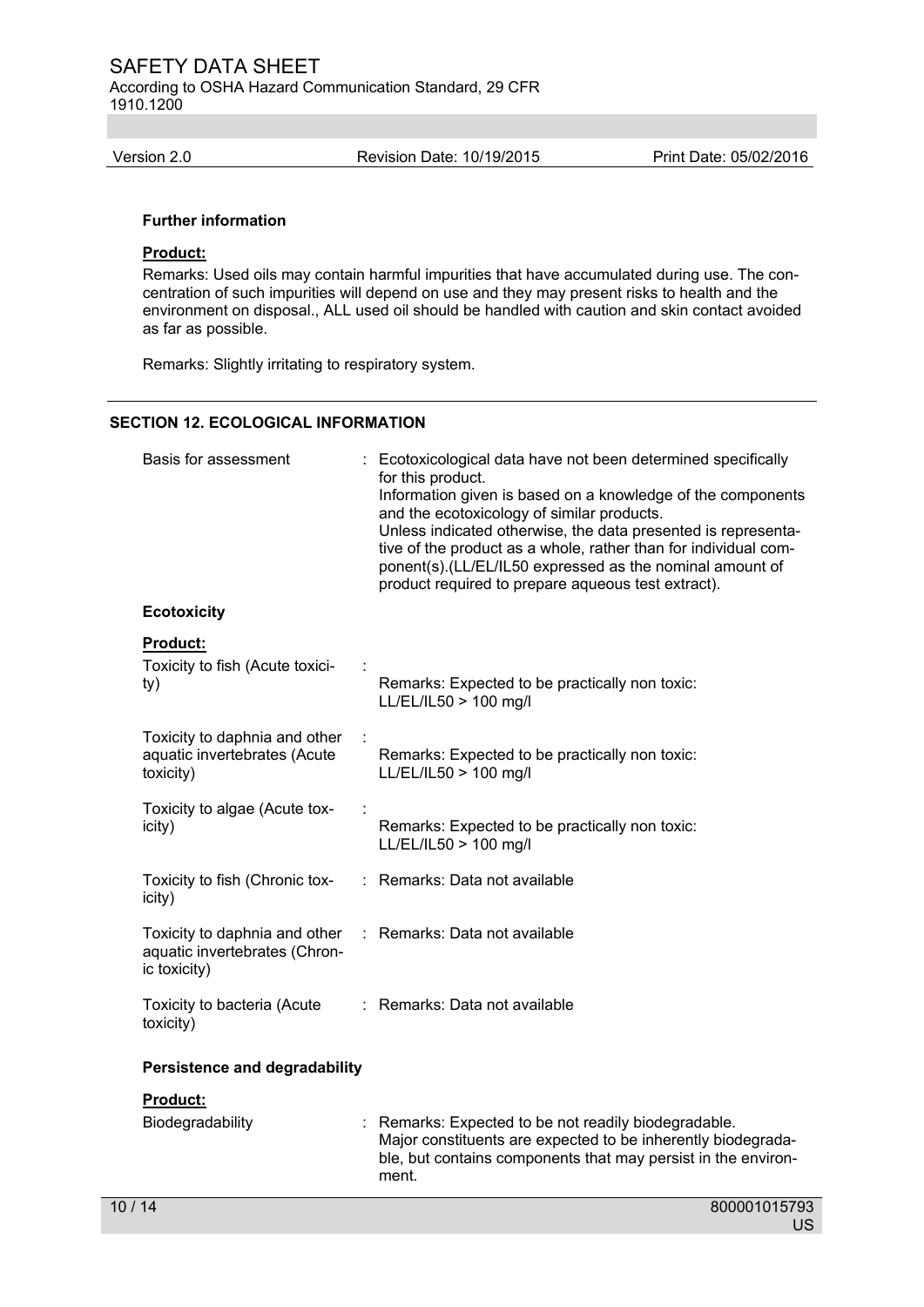According to OSHA Hazard Communication Standard, 29 CFR 1910.1200

| Version 2.0                                                                   |  | Revision Date: 10/19/2015                                                                                                                                                                                                                                   | Print Date: 05/02/2016 |
|-------------------------------------------------------------------------------|--|-------------------------------------------------------------------------------------------------------------------------------------------------------------------------------------------------------------------------------------------------------------|------------------------|
| <b>Bioaccumulative potential</b><br><b>Product:</b><br><b>Bioaccumulation</b> |  | : Remarks: Contains components with the potential to bioac-<br>cumulate.                                                                                                                                                                                    |                        |
| <b>Mobility in soil</b>                                                       |  |                                                                                                                                                                                                                                                             |                        |
| <b>Product:</b><br><b>Mobility</b>                                            |  | : Remarks: Liquid under most environmental conditions.<br>If it enters soil, it will adsorb to soil particles and will not be<br>mobile.                                                                                                                    |                        |
|                                                                               |  | Remarks: Floats on water.                                                                                                                                                                                                                                   |                        |
| Other adverse effects<br>no data available                                    |  |                                                                                                                                                                                                                                                             |                        |
| <b>Product:</b><br>Additional ecological infor-<br>mation                     |  | Product is a mixture of non-volatile components, which are not<br>expected to be released to air in any significant quantities.<br>Not expected to have ozone depletion potential, photochemi-<br>cal ozone creation potential or global warming potential. |                        |
|                                                                               |  | Poorly soluble mixture.<br>May cause physical fouling of aquatic organisms.                                                                                                                                                                                 |                        |
|                                                                               |  | Mineral oil is not expected to cause any chronic effects to<br>aquatic organisms at concentrations less than 1 mg/l.                                                                                                                                        |                        |
|                                                                               |  |                                                                                                                                                                                                                                                             |                        |

# **SECTION 13. DISPOSAL CONSIDERATIONS**

| <b>Disposal methods</b> |                                                                                                                                                                                                                                                                                                           |
|-------------------------|-----------------------------------------------------------------------------------------------------------------------------------------------------------------------------------------------------------------------------------------------------------------------------------------------------------|
| Waste from residues     | : Waste product should not be allowed to contaminate soil or<br>ground water, or be disposed of into the environment.<br>Waste, spills or used product is dangerous waste.                                                                                                                                |
|                         | Disposal should be in accordance with applicable regional,<br>national, and local laws and regulations.<br>Local regulations may be more stringent than regional or na-<br>tional requirements and must be complied with.                                                                                 |
| Contaminated packaging  | : Dispose in accordance with prevailing regulations, preferably<br>to a recognized collector or contractor. The competence of<br>the collector or contractor should be established beforehand.<br>Disposal should be in accordance with applicable regional,<br>national, and local laws and regulations. |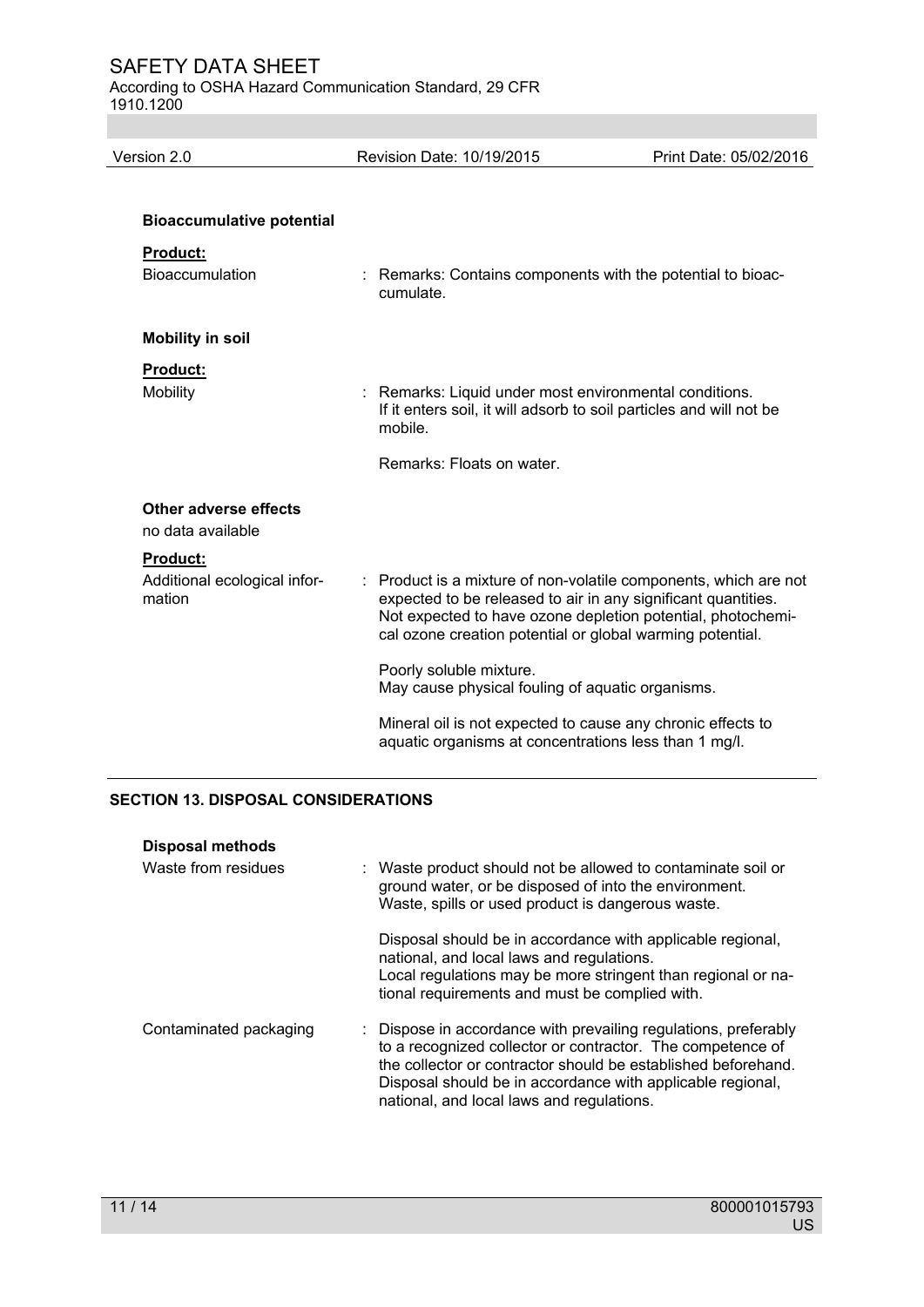According to OSHA Hazard Communication Standard, 29 CFR 1910.1200

Version 2.0 Revision Date: 10/19/2015 Print Date: 05/02/2016

#### **SECTION 14. TRANSPORT INFORMATION**

#### **National Regulations**

#### **US Department of Transportation Classification (49 CFR Parts 171-180)**

Not regulated as a dangerous good

#### **International Regulation**

#### **IATA-DGR**

Not regulated as a dangerous good

#### **IMDG-Code**

Not regulated as a dangerous good

#### **Transport in bulk according to Annex II of MARPOL 73/78 and the IBC Code**

| Pollution category<br>Ship type<br>Product name<br>Special precautions<br><b>Special precautions for user</b> | Not applicable<br>Not applicable<br>Not applicable<br>Not applicable                                                                                                                 |
|---------------------------------------------------------------------------------------------------------------|--------------------------------------------------------------------------------------------------------------------------------------------------------------------------------------|
| <b>Remarks</b>                                                                                                | : Special Precautions: Refer to Chapter 7, Handling & Storage,<br>for special precautions which a user needs to be aware of or<br>needs to comply with in connection with transport. |
| <b>Additional Information</b>                                                                                 | : MARPOL Annex 1 rules apply for bulk shipments by sea.                                                                                                                              |

#### **SECTION 15. REGULATORY INFORMATION**

#### **OSHA Hazards** : No OSHA Hazards

#### **EPCRA - Emergency Planning and Community Right-to-Know Act**

#### **CERCLA Reportable Quantity**

This material does not contain any components with a CERCLA RQ., Shell classifies this material as an "oil" under the CERCLA Petroleum Exclusion, therefore releases to the environment are not reportable under CERCLA.

#### **SARA 304 Extremely Hazardous Substances Reportable Quantity**

This material does not contain any components with a section 304 EHS RQ.

| SARA 311/312 Hazards | $:$ No SARA Hazards                                                                                                                                                                       |
|----------------------|-------------------------------------------------------------------------------------------------------------------------------------------------------------------------------------------|
| <b>SARA 302</b>      | : No chemicals in this material are subject to the reporting<br>requirements of SARA Title III, Section 302.                                                                              |
| <b>SARA 313</b>      | : This material does not contain any chemical components with<br>known CAS numbers that exceed the threshold (De Minimis)<br>reporting levels established by SARA Title III, Section 313. |

#### **Clean Water Act**

This product does not contain any Hazardous Chemicals listed under the U.S. CleanWater Act, Section 311, Table 117.3.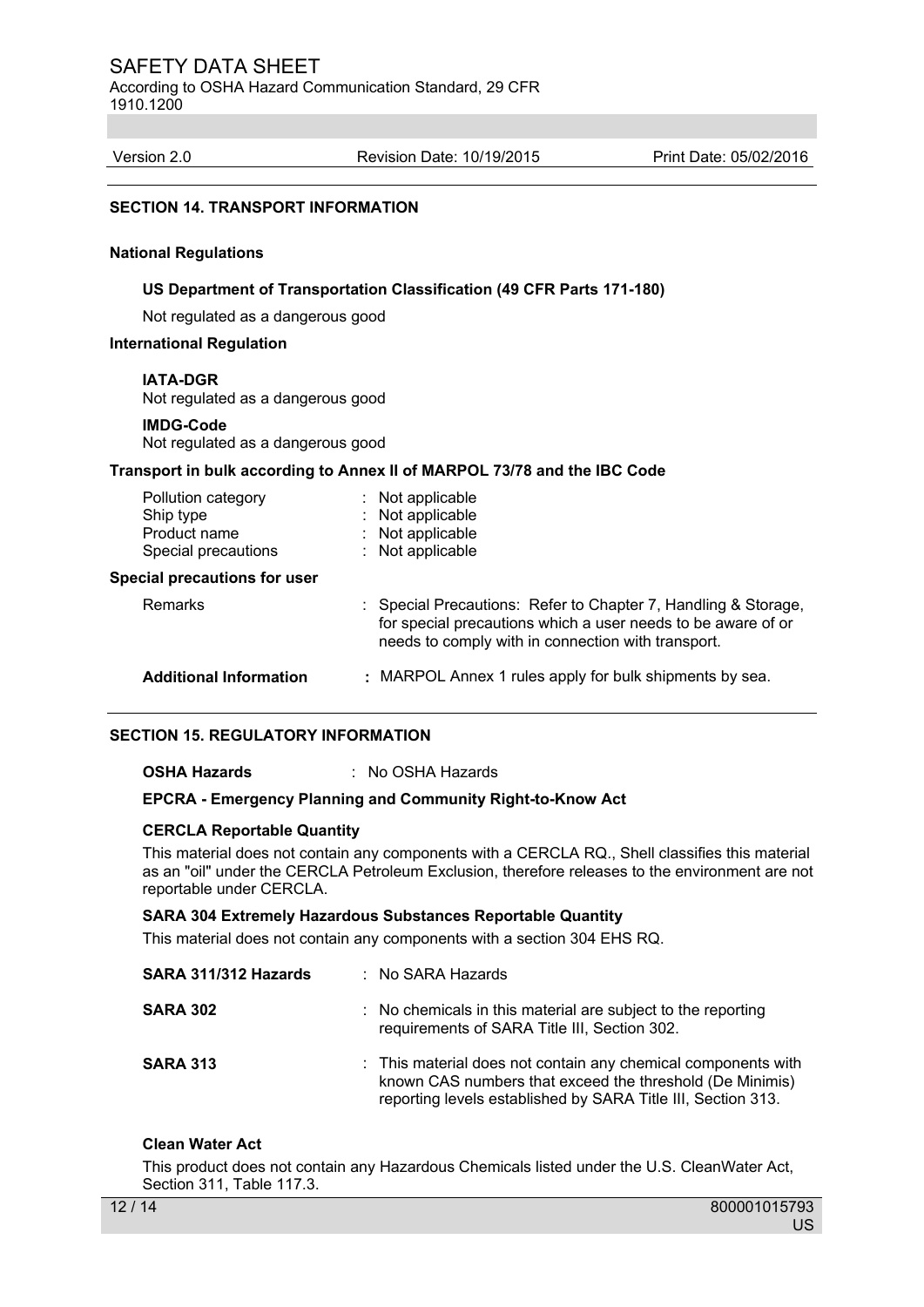According to OSHA Hazard Communication Standard, 29 CFR 1910.1200

| Version 2.0                                                               | Revision Date: 10/19/2015                                                                                                                        | Print Date: 05/02/2016 |  |
|---------------------------------------------------------------------------|--------------------------------------------------------------------------------------------------------------------------------------------------|------------------------|--|
|                                                                           |                                                                                                                                                  |                        |  |
| California Prop 65                                                        | This product does not contain any chemicals known to State<br>of California to cause cancer, birth defects, or any other re-<br>productive harm. |                        |  |
| The components of this product are reported in the following inventories: |                                                                                                                                                  |                        |  |
| <b>EINECS</b>                                                             | : All components listed or polymer exempt.                                                                                                       |                        |  |
| TSCA                                                                      | : All components listed.                                                                                                                         |                        |  |
| DSL                                                                       | All components listed.                                                                                                                           |                        |  |

#### **SECTION 16. OTHER INFORMATION**

#### **Further information**

NFPA Rating (Health, Fire, Reac-0, 1, 0 tivity)

Due to the conversion of this product to GHS classification and labelling, there has been a significant change to the nature of the information presented in chapter 2. A vertical bar (|) in the left margin indicates an amendment from the previous version.

Abbreviations and Acronyms : The standard abbreviations and acronyms used in this document can be looked up in reference literature (e.g. scientific dictionaries) and/or websites.

> ACGIH = American Conference of Governmental Industrial **Hygienists** ADR = European Agreement concerning the International

Carriage of Dangerous Goods by Road AICS = Australian Inventory of Chemical Substances

ASTM = American Society for Testing and Materials

BEL = Biological exposure limits

BTEX = Benzene, Toluene, Ethylbenzene, Xylenes

CAS = Chemical Abstracts Service

CEFIC = European Chemical Industry Council

CLP = Classification Packaging and Labelling

COC = Cleveland Open-Cup

DIN = Deutsches Institut fur Normung

DMEL = Derived Minimal Effect Level

DNEL = Derived No Effect Level

DSL = Canada Domestic Substance List EC = European Commission

EC50 = Effective Concentration fifty

ECETOC = European Center on Ecotoxicology and Toxicology Of Chemicals

ECHA = European Chemicals Agency

EINECS = The European Inventory of Existing Commercial Chemical Substances

EL50 = Effective Loading fifty

ENCS = Japanese Existing and New Chemical Substances Inventory

EWC = European Waste Code

GHS = Globally Harmonised System of Classification and